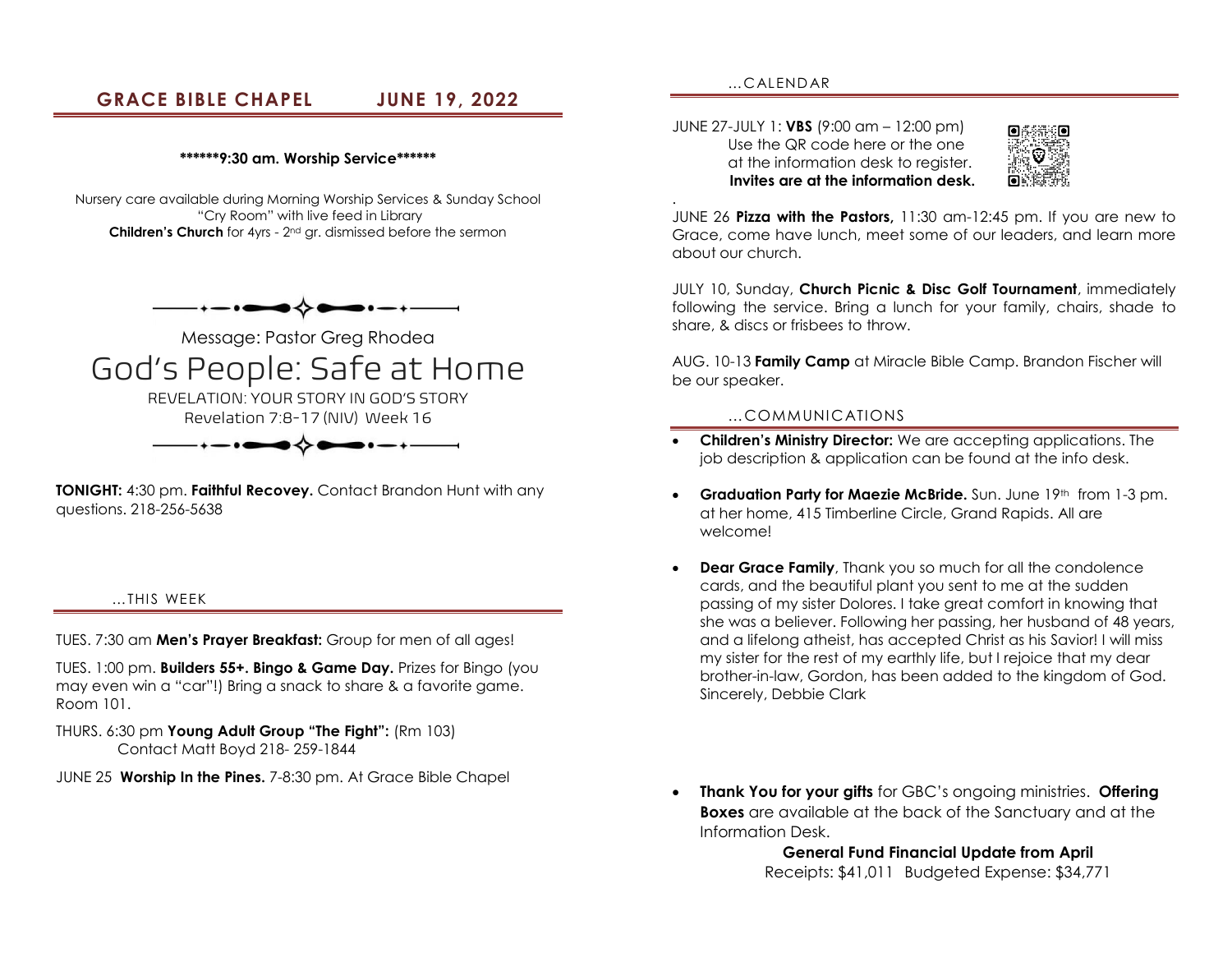YTD Receipts: \$41,011 YTD Budgeted Expense: \$34,771

- **Electronic Giving Options**: 1. VANCO Applications are next to the Information Desk. 2. Tithe.ly go to [www.grandgrace.org](http://www.grandgrace.org/) . Click "giving" in the menu bar & set up an account.
- **How Grace Supports Missions:** Our missions giving is directed by individuals to approved missions through *Designated Missions Giving*. To join the support team of any of these, please indicate the name on an offering envelope or note along with your regular offering—no need for a separate check. **(Please do not write names on the memo line of your check)**

## …GR ACE P ARTNERS

### **MISSIONS FOCUS for May: Brandon & Beth Fischer: Serving with Send in Huslia, AK.**

Their mission is to preach Christ to the lost of Alaska's villages and to encourage fellow believers. They will be on home service from May 18 to the end of August.

Praising God for:

- \* Safely arriving in Montana to begin our home service.
- \* Thankful for time to be with friends & family; many that we have not seen face-to-face in 4 years!
- \* For a successful year of homeschooling.

Join us in praying for:

- \* For the believers in Huslia to remain faithful & encourage one another this summer.
- \* For people to be encouraged by the updates we are able to share this summer and that God would get the glory for the work He has done.
- \* For us to speak the truth gently yet firmly on all occasions.

GRACE BIBLE CHAPEL \* 2452 County Rd 76, Grand Rapids, MN 55744 218-326-4838 WI-FI: GraceBibleGuest/ password : Gr@cebible